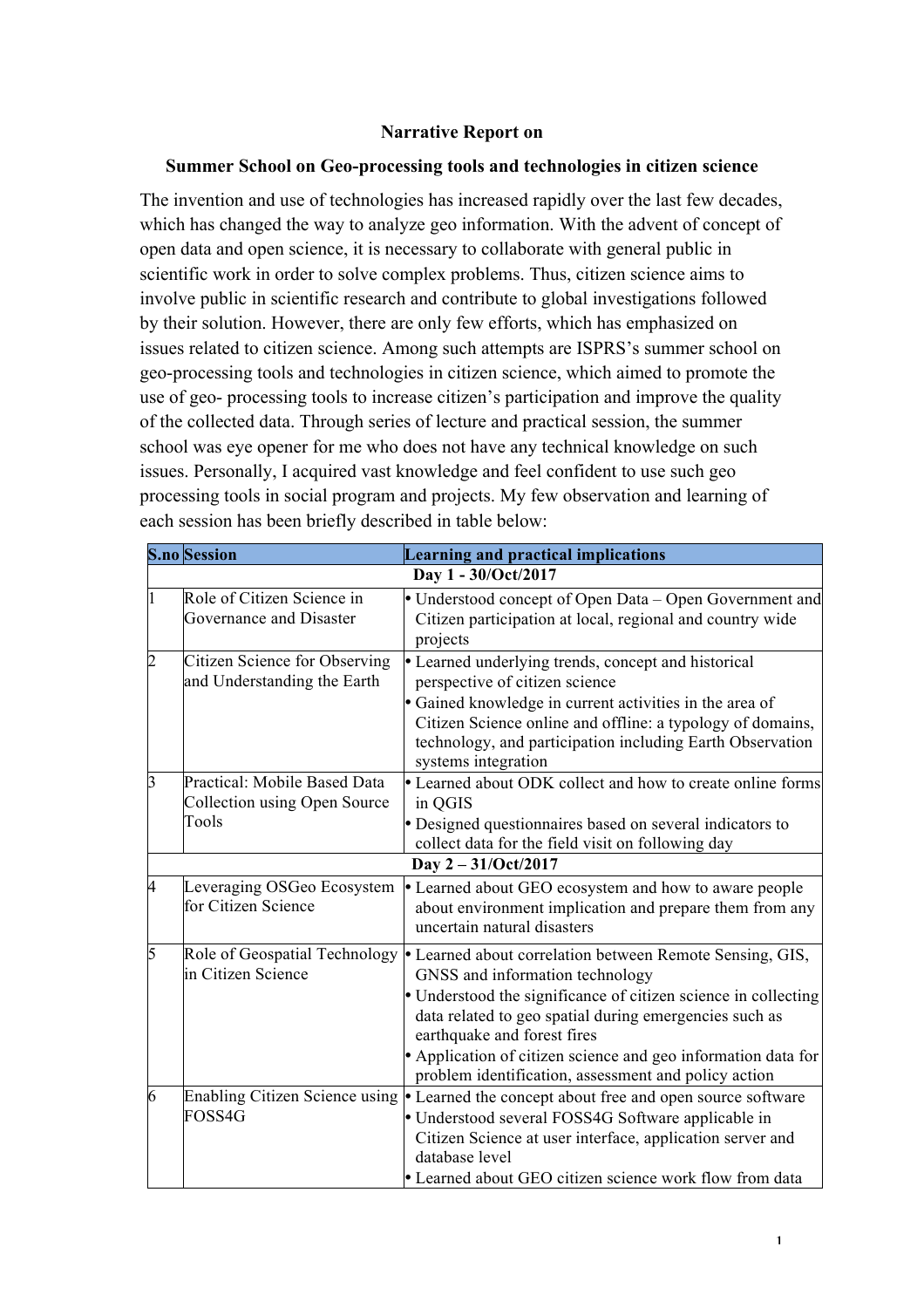|    | <b>S.no Session</b>                                                                                           | <b>Learning and practical implications</b>                                                                                                                                                                                                                                                                                                                                                                                                                     |  |  |  |  |  |  |
|----|---------------------------------------------------------------------------------------------------------------|----------------------------------------------------------------------------------------------------------------------------------------------------------------------------------------------------------------------------------------------------------------------------------------------------------------------------------------------------------------------------------------------------------------------------------------------------------------|--|--|--|--|--|--|
|    |                                                                                                               | collection to analysis                                                                                                                                                                                                                                                                                                                                                                                                                                         |  |  |  |  |  |  |
| 7  | Practical: Hand-on Mobile<br><b>Based Data Collection using</b><br>Open Source Tools                          | · Gained hands on knowledge on usage of android based<br>Mobile phones to collect data on ODK platform<br>• Visited Mussoirie to Collect data on different point of<br>interest infrastructures such as schools, public toilets,<br>restaurants, bus stops and many more that could be helpful<br>in providing exact information to tourist in Mussoirie                                                                                                       |  |  |  |  |  |  |
| 8  | Day $3 - 1/Nov/2017$<br>Citizen Science Data Collection • Acquired knowledge on how to involve public in data |                                                                                                                                                                                                                                                                                                                                                                                                                                                                |  |  |  |  |  |  |
|    | and Management                                                                                                | collection using simple technologies such as mobile phone<br>and internet                                                                                                                                                                                                                                                                                                                                                                                      |  |  |  |  |  |  |
| 9  | Citizen Science Data<br>Validation and Analysis                                                               | • Learned different methods to ensure internal and external<br>quality of the data<br>· Gained knowledge on different vector data analysis<br>strategies                                                                                                                                                                                                                                                                                                       |  |  |  |  |  |  |
| 10 | ISRO's Initiatives in Citizen<br>Science                                                                      | • Understood different initiatives of ISRO's in several south<br>Asian countries including outer space<br>• Familiarize with several initiatives such as humanitarian<br>open street maps, road condition mapping, WGSDI and<br>ecosystem monitoring etc                                                                                                                                                                                                       |  |  |  |  |  |  |
| 11 | Practical: Geo-processing and                                                                                 | • Learned to create own project in own server<br>Visualization of Collected Data • Learned how to use real time plugin and connect the<br>collected data to server using QGIS<br>• Understood how to visualize and interpret data for analysis                                                                                                                                                                                                                 |  |  |  |  |  |  |
|    | Day $4 - 2/Nov/2017$                                                                                          |                                                                                                                                                                                                                                                                                                                                                                                                                                                                |  |  |  |  |  |  |
| 12 | Role of Citizen Science in<br>Mitigating Natural Disasters                                                    | Understood how citizen science has contributed in<br>mitigating forest fire and landslide in different parts of India                                                                                                                                                                                                                                                                                                                                          |  |  |  |  |  |  |
| 13 | <b>Bhuvan Platform for Citizen</b><br>Science (Visualization and<br>Analysis)                                 | • Briefly understood the project being implemented under<br>citizen science in Bhuvan, India.<br>• Learned how historical data could be utilized in<br>visualization and analysis of thematic datasets and helped<br>in providing timely information related to forest fire,<br>landslide and other disaster saving thousands of lives.                                                                                                                        |  |  |  |  |  |  |
| 14 | Group work for Pilot project                                                                                  | • Worked in group to visualize and analyze data related to<br>different point of interests such as Schools, hospitals,<br>restaurants, Public toilets, recreations parks, police station,<br>shop, and library<br>• Used several plugin such as real-time, open street maps in<br>QGIS to develop different maps illustrating point of<br>interest in Missouri<br>• Used Pivot table and slicer for data visualization and<br>analysis<br>Day $5 - 3/Nov/2017$ |  |  |  |  |  |  |
| 15 | Role of Open Data in Citizen                                                                                  |                                                                                                                                                                                                                                                                                                                                                                                                                                                                |  |  |  |  |  |  |
|    | Science                                                                                                       | • Learned about different components of citizen science<br>• Understood how open data source has been used in<br>humanitarian open street maps, road condition mapping,<br>and ecosystem monitoring etc                                                                                                                                                                                                                                                        |  |  |  |  |  |  |
| 16 | Pilot Project Presentation                                                                                    | · Presented group pilot project and received feedbacks                                                                                                                                                                                                                                                                                                                                                                                                         |  |  |  |  |  |  |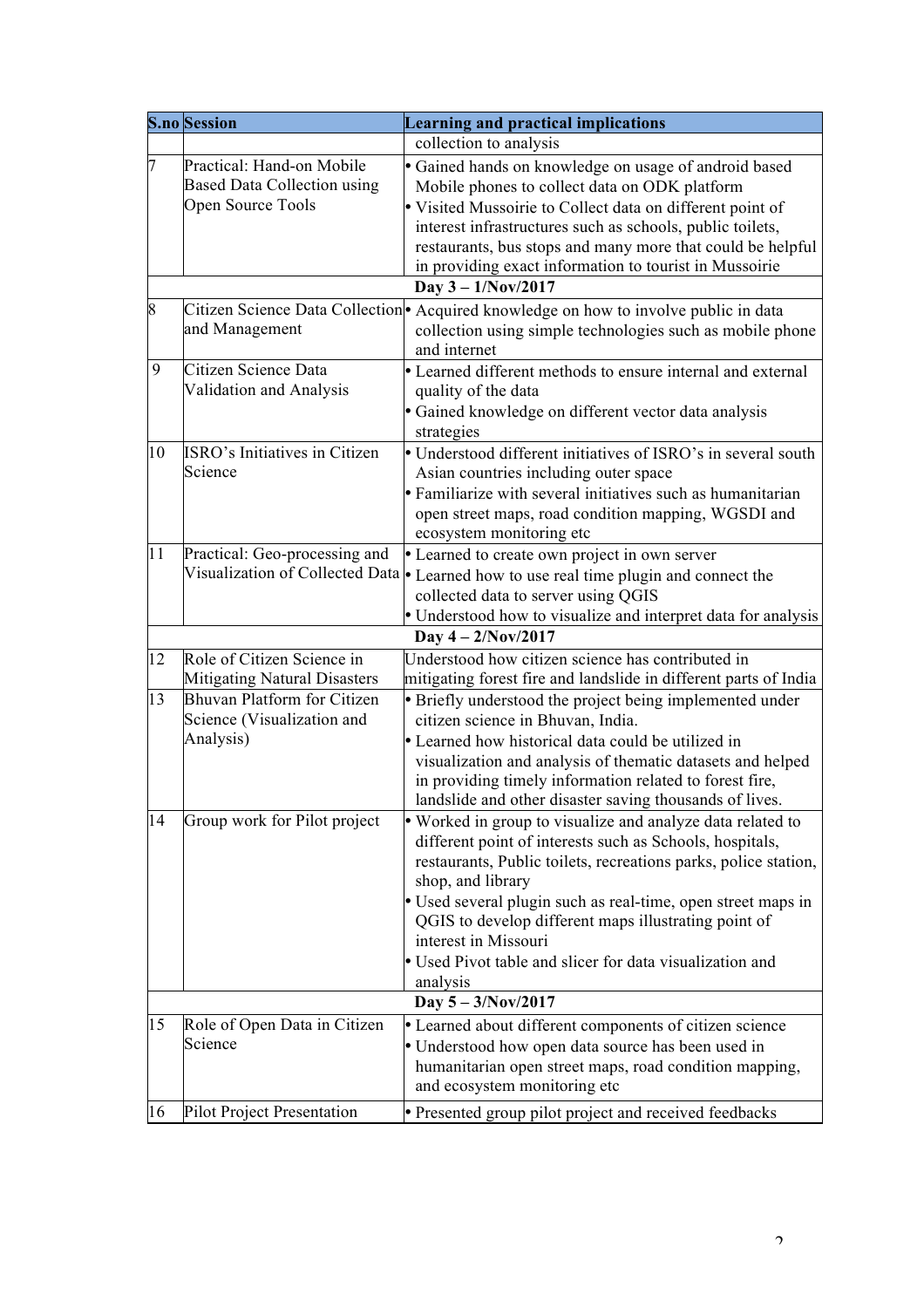In overall, the summer school was fruitful for me as it not only strengthened my academic knowledge but also exposed me for the first time to geo processing tools in citizen science which I have never experienced in professional and academic career of social science. Though, my future career is inclined toward food security, agriculture development and poverty reduction, it was unique platform to learn how geo science technology and citizen science can affect in agriculture development and poverty reduction. Particularly, historical data and ongoing land use trend could be helpful in better planning and policy in agriculture sector. Beside academic knowledge, the conference has furthermore helped me to expand and strengthen my professional network which I am sure will help in future endeavors.

## **Prepared by:**

Diwakar KC Lalitpur Nepal

## **Organized by:**

Indian Institute of Remote Sensing, Dehradun, Uttarakhand, India

Enclosed is the expenses record.